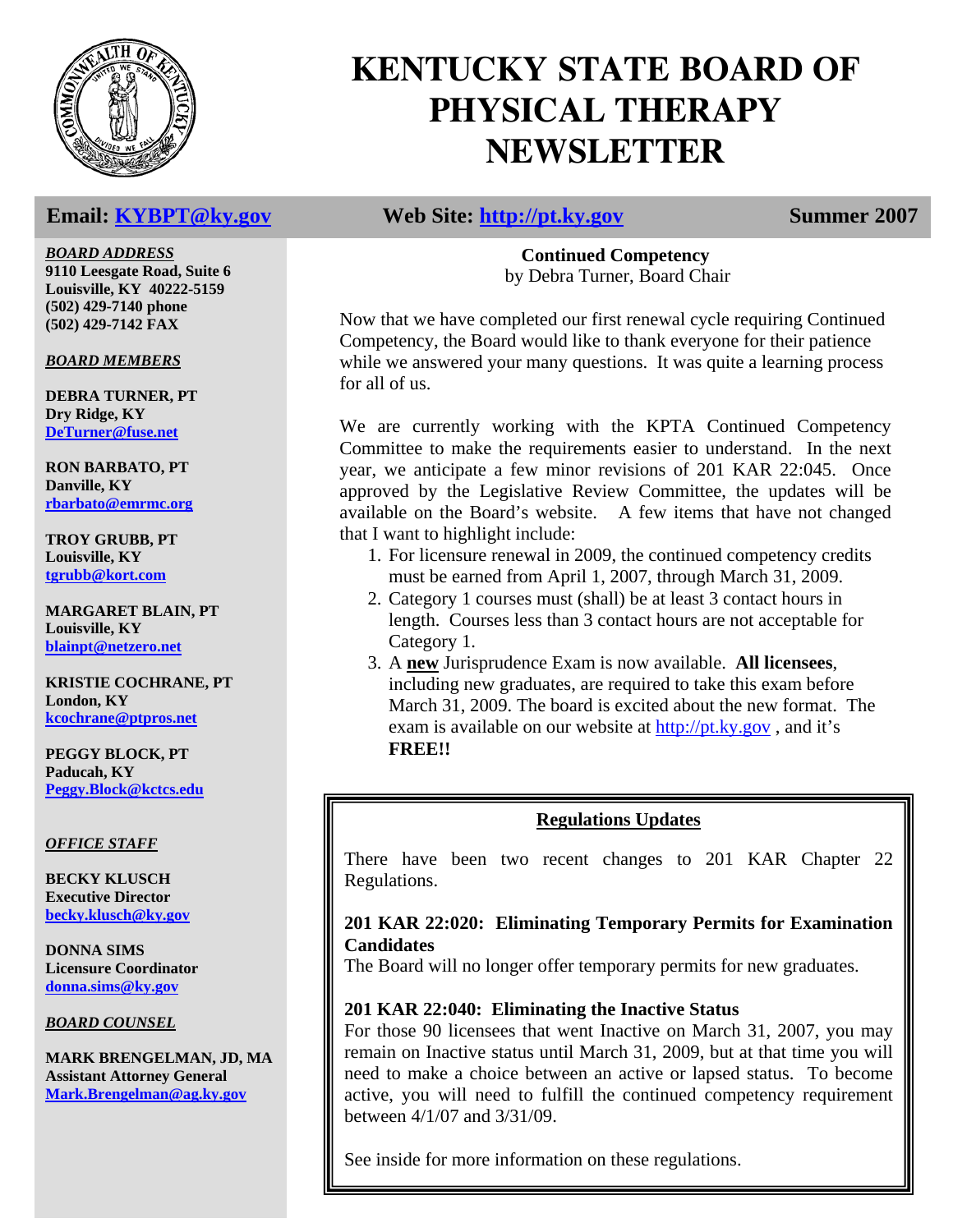May 24, 2007

RE: Amendments: 201 KAR 22:020 - Eliminating Temporary Permits for Examination Candidates 201 KAR 22:040 - Eliminating Inactive Status Go to http://pt.ky.gov to view these amendments

The Kentucky Board of Physical Therapy has received comments and concerns on the above proposed Administrative Regulation amendment and how this will affect the public, examination candidates, and employers. The Board has been discussing the elimination of the temporary permit for several years as a necessary step to ensure public protection. The Board has held off on this change until the exam process evolved to where it is today making temporary permits unnecessary.

The following outlines some of the reasons why the temporary permit is being eliminated:

1. Temporary Permit Creation. When temporary permits were established the licensure exam was given only 1-2 times per year on designated dates and at designated times; hence, there was a necessity to issue temporary permits, since new graduates had little control over when an exam could be taken, creating an unnecessary burden on the graduate who could not take and the pass the examination in order to obtain a permanent license to practice physical therapy. However, contemporary licensure examinations are now given on a daily basis by computer administration, and a new graduate has the ability to determine when he or she can sit for the exam—even as soon as formally completing the program.

 A new graduate may complete the education program, and apply for licensure with the Board and the licensure examination in the same day. Then, he or she has 60 days from that time to schedule an appointment to sit for the national exam. Given that there are testing centers, such as Prometric, that are open six days per week and available nationally, sitting for the exam is now completely at the discretion of the new graduate. Once the exam is taken and passed, the Board receives the successful results the next business day and a license is subsequently issued within a business day or two.

 In summary, a process that in years past used to take many months to complete (licensure application, exam scheduling, exam passage, exam results forwarded to the Board, and the issuance of a full license to practice physical therapy) now takes as little as a few days. The administrative burden on the applicant to apply for a temporary permit to practice while awaiting that licensure process, and the Board's time, expense, and delay in issuing and tracking a temporary permit is no longer necessary in this modern computer age of customer service. The Board seeks to lessen unnecessary regulation and decrease the costs of this physical therapy regulatory process.

- 2. Public Protection. If the exam candidate fails the exam (thus failing to demonstrate minimum competency to practice), it raises a concern that he or she should not have been practicing under a temporary permit at all. In 2006, there were 10 PTA exam candidates who failed the exam who had held temporary permits and practiced on the public under the authority of a temporary permit. Five of these PTA exam candidates never passed the exam and were thus never credentialed to practice as a physical therapist assistant. Each of the ten held temporary permits and practiced an average of 43 days before expiration of the temporary permit.
- 3. Potential Employer Liability. Hiring a new graduate with a temporary permit who begins to practice physical therapy, who then subsequently fails the exam and is no longer permitted to practice physical therapy as a clinician until passing the exam, jeopardizes the continuity of patient care and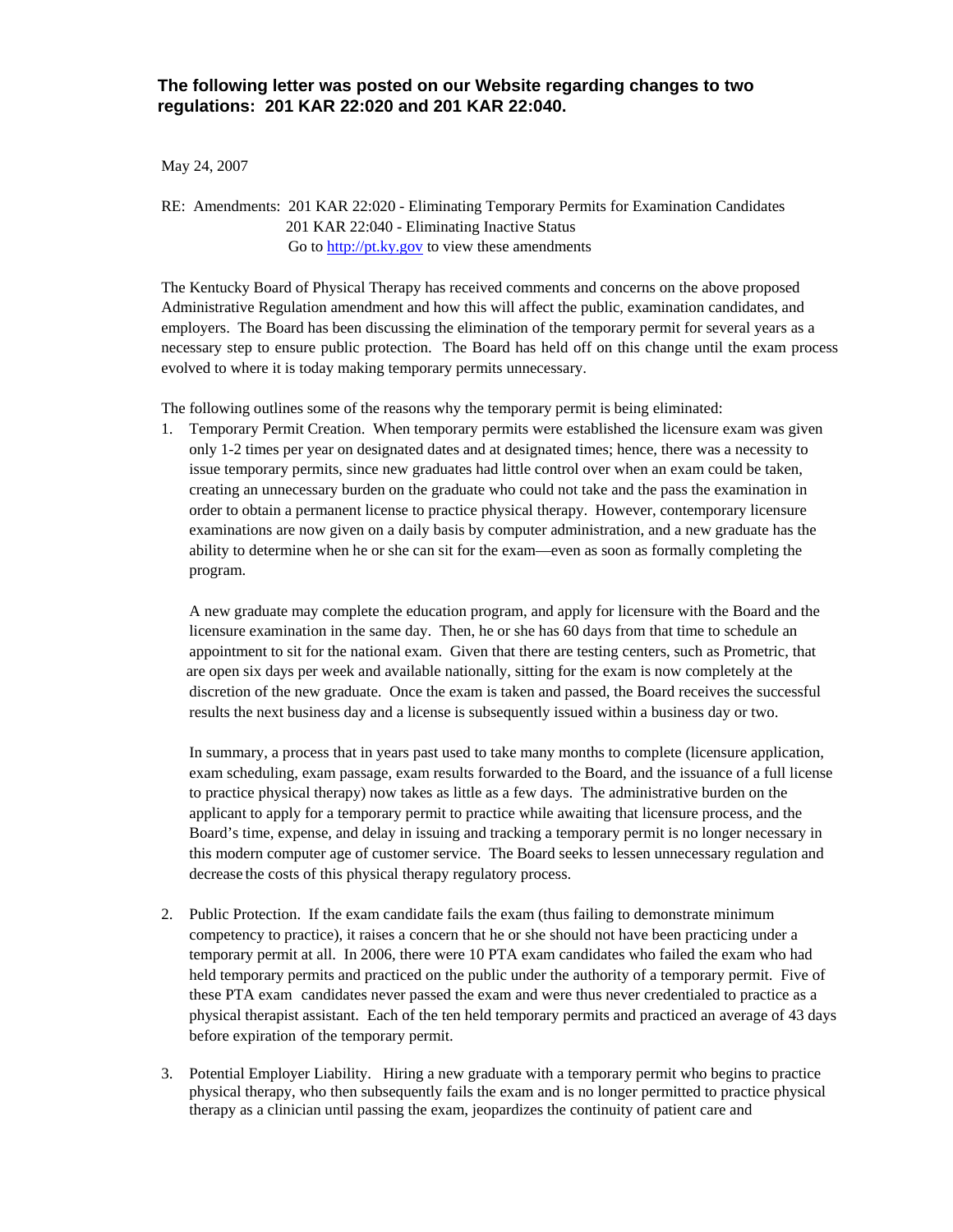unnecessarily burdens the employer. Employers are then at great risk for malpractice lawsuits against the employing entity and the supervising physical therapist for alleged substandard physical therapy performed by a temporary permit holder who subsequently fails the physical therapy exam and may never obtain a credential to practice.

 4. In 2006, there were a total of 53 PTA temporary certificates and 40 PT temporary licenses. The average time that these temporary permits were held was 36 consecutive days. With a total of 191 exam applicants in 2006, 48% were issued temporary permits and 18% failed the examination. Given the average time that a temporary permit was held by exam applicants and that less than half of applicants requested a temporary permit indicates that the new graduate is able to complete the licensure exam and receive a license to practice physical therapy in a reasonable amount of time thus making the temporary permit process unnecessary. The Board was strongly inclined to discontinue its temporary permit process when less than half of the applicants applied for one.

**201 KAR 22:040** amendment relates to eliminating the Inactive Status license. The Board concludes that the limited number of persons with this Inactive Status and since continued competency is a requirement for licensure, a licensee should not be allowed an indefinite period of inactivity and be allowed to resume practice with a simple status change. Licensees who were granted an Inactive Status may apply for reinstatement of the license to practice physical therapy by following current regulation requirements as outlined in KRS Chapter 327.

Sincerely,

 Troy L. Grubb, PT, Chair KY Board of Physical Therapy



# CONGRATULATIONS ARE IN ORDER!!

To Board member, Kristie Cochrane, and her husband Barry, on the birth of their son, Matthew, in May!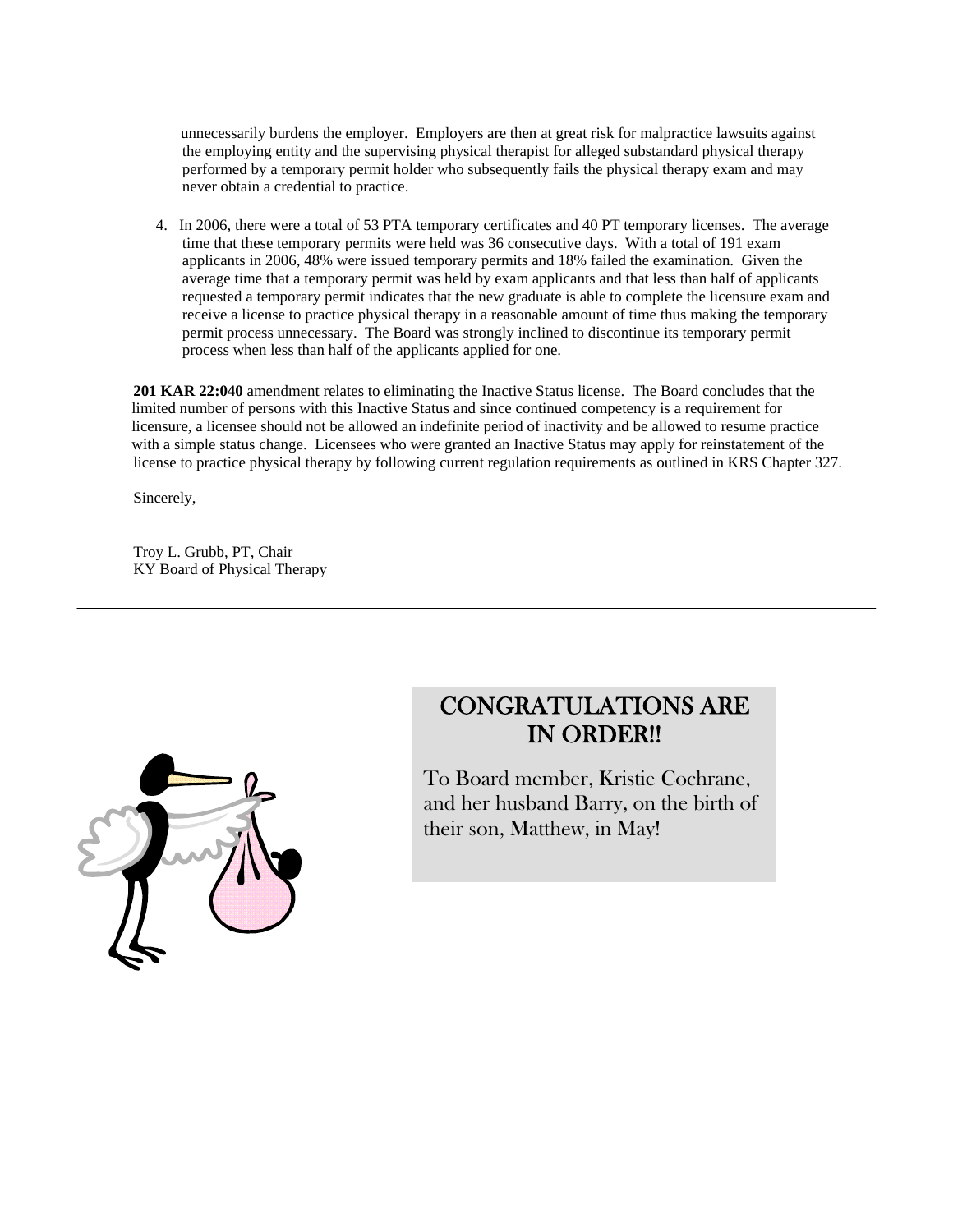## **Disciplinary Actions September 2006 – August 2007**

 The following is a summary of disciplinary actions taken by the Board since the last Newsletter was published. It is intended as a summary for informational purposes only. All information is believed to be accurate. However, complete terms of each disciplinary action are contained in the Board's records. Monetary amounts paid to the Board may reflect the investigative costs and not necessarily the scope and severity of the violation(s).

### **Mark Portaro, PT-002096 Date: 10/5/2006**

**Alleged Violations: 201 KAR 22:053 § 5(3)(a), (c), and (d)**.

**Hearing held before the full Board. Findings of Fact, Conclusions of Law, and Final Order issued:** Violations found by the Board of 201 KAR 22:053 § 5(3)(a) and (c) by failing to reassess patients every thirty days. 1 year probation with quarterly monitoring with costs, a \$1,400 fine, and passage of the Jurisprudence Examination. No judicial appeal was filed.

#### **Shayne Ferguson, PT-002058 Date: 1/11/2007**

#### **Alleged Violations: KRS 327.070(2)(b) and (h)**

**Final Action:** Settlement Agreement for admitted violation of KRS 327.070(2)(b) by engaging in or permitting the performance of substandard patient care due to a deliberate or negligent act or failure to act, and KRS 327.070(2)(h) by engaging in fraud or material deception in the delivery of professional services, including reimbursement. 1 year probation with quarterly monitoring with costs, \$550 investigative costs, \$250 fine, and a 3 hour documentation course.

#### **Phyllis Robinson, PTA-A00866 Date: 1/11/2007 Date: 1/11/2007**

**Alleged Violations: KRS 327.070(2) (k)** 

**Final Action:** Settlement Agreement for admitted violation of 201 KAR 22:053 §3(8) by failing to discontinue physical therapy services when a reassessment was not done by the physical therapist in compliance with 201 KAR 22:053 §4(3)(k) and by failing to communicate that to the appropriate parties, including the licensed physical therapist. Administrative Reprimanded, 2 years probation with quarterly monitoring with costs, \$500 investigative costs, \$500 fine, and passage of the Jurisprudence Examination.

#### **Ann Anderson, PTA-A00902 Date: 5/17/2007**

**Alleged Violations: 201 KAR 22:040 Section 1(5)(b).**

**Reinstatement of Certificate and Settlement Agreement:** Previously expired certificate was reinstated by the Board and disciplined by \$500 administrative costs, met all terms of the Consent Agreement entered into in the case styled in case styled *West Virginia Board of Physical Therapy v. Ann Anderson, P.T.A.* 

### **Julee Gordon, PTA-A01012 Date: 6/19/2007**

**Alleged Violations:** Settlement Agreement for admitted violation of KRS 327.070(2)(g) for being convicted of a crime, KRS 218A.140, in case styled *Commonwealth of Kentucky v Julee Lynn Gordon, Jefferson Circuit Court,* which granted a Class D Felony Pretrial Diversion Program for five years staying the incarceration.

**Final Action:** Suspension of certificate 5 years, fully probated, abstain from all alcohol use or use of illegal drugs, \$500 administrative costs, \$500 fine, participate with IPTPC for a period of five years.

### **Teresa Oakley, PTA-A00457 Date: 7/18/2007**

**Alleged Violations:** 201 KAR 22:040 Section 1(5)(b).

**Reinstatement of Certificate and Settlement Agreement:** Previously expired certificate was reinstated by the Board and disciplined by \$500 administrative costs, met all terms of the Consent Agreement entered into in the case styled *In Re: The Eligibility of Teresa Pettry*  (Oakley) *to Have Her License Reinstated as a Physical Therapist Assistant in the State of Ohio, Case No. 02-010-PT.* 

#### **Robin McWhorter, PTA-A01288 Date: 8/15/2007**

**Alleged Violations: KRS 327.070(2)(a).**

**Immediate, Temporary Suspension issued and stayed with compliance terms.** 

Final Action: Settlement Agreement for admitted violation of KRS 327.070(2)a). Suspension of certificate 5 years, fully probated, abstain from all alcohol use or use of illegal drugs, \$500 administrative costs, \$500 fine, participate with IPTPC for a period of five years.

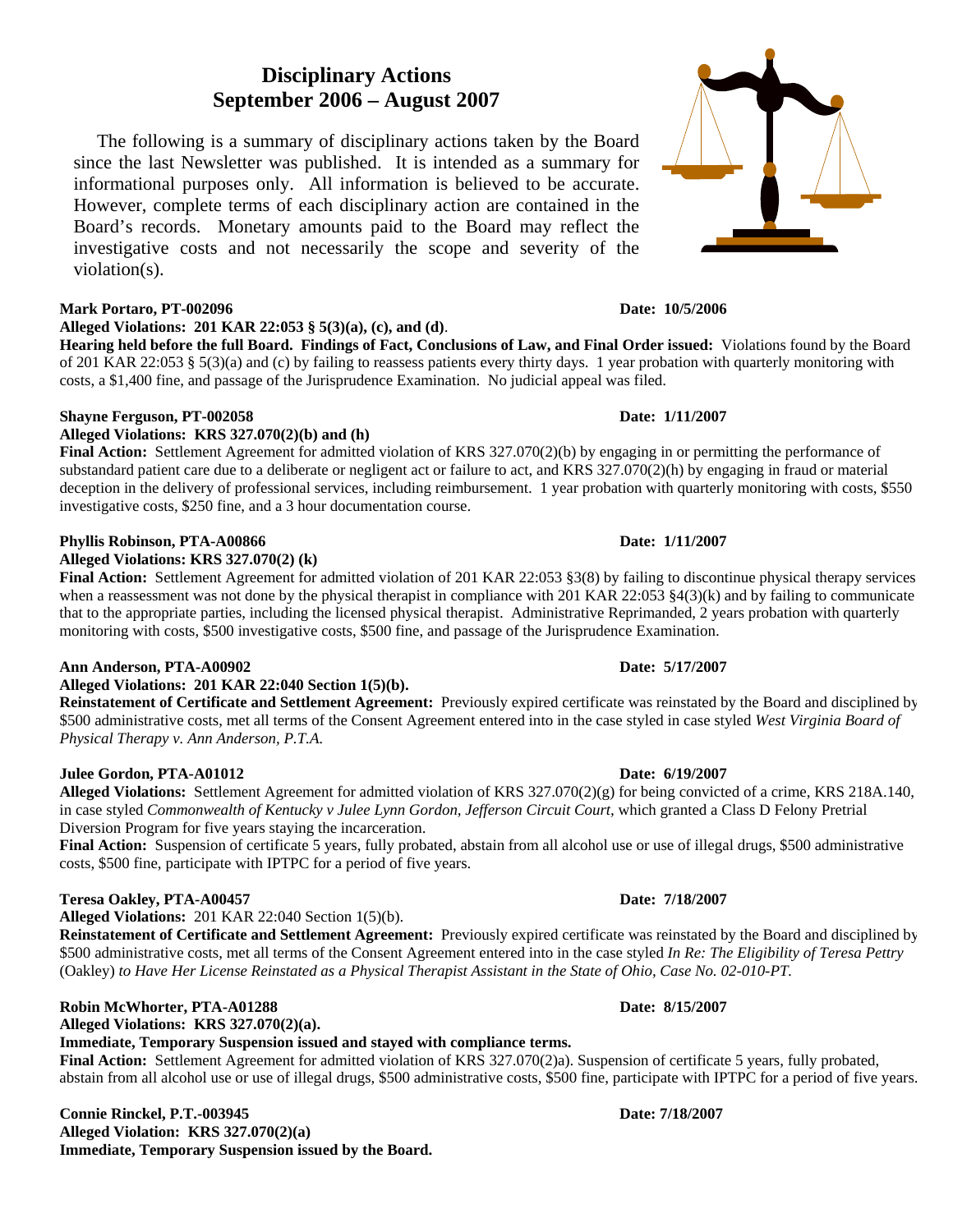#### **Cease & Desist Orders September, 2006 through August, 2007**

**The following is a list of violations of KRS 327.020(3)** "*It shall be unlawful for any person, or for any business entity, its employees, agents, or representatives to use in connection with his or its name or business activity the words "physical therapy," "physical therapist," "physiotherapy," "physiotherapist," "registered physical therapist," the letters "P.T.," "L.P.T." or any other words, letters, abbreviations or insignia indicating or implying directly or indirectly that physical therapy is provided or supplied or to bill for physical therapy unless such physical therapy is provided by or under the supervision of a physical therapist licensed and practicing in accordance with this chapter."* 

- Tristin Thompson, D.C. and Craig Fennell, D.C., Healing Hands Chiropractic, Hebron, advertising "Physio Therapy" in office brochure and performing physical therapy.
- Vance True, D.C., True Chiropractic Center, Danville, advertising in the telephone directory under the heading "Physical Therapists" and providing physical therapy.
- Stephen Chambers, M.D., Chambers Medical Group, Louisville, providing physical therapy on office documentation using the word "Physotherapy."
- Paul Constante, D.C. and Stephen Boutin, D.C., Dynamic Chiropractic & Rehab, Louisville, advertising "Physical Therapy" on the internet, a prominent sign stating "Physical Therapy" on outside of building and office brochure using the words "physical therapy" in connection with communications to the public in the chiropractic office.
- Mark Hines, D.C., Campbellsburg Chiropractic, Campbellsburg, advertising in the Yellow Book Customer Service telephone directory under the heading "Physical Therapists."

# **Online Renewal Success!**

 Online renewal was a success this year, but not without a few early glitches in the payment process. We are working with our contractor to eliminate this problem for the next renewal cycle. *Thank you for your patience.* 

**87%** of the 2,419 physical therapists renewed online **83%** of the 1,374 physical therapist assistants renewed online

**For the 2009 renewal, let's make it 100%!** 

*Did you know the Board decreased your renewal fee by \$20.00 for the 2007 renewal year?*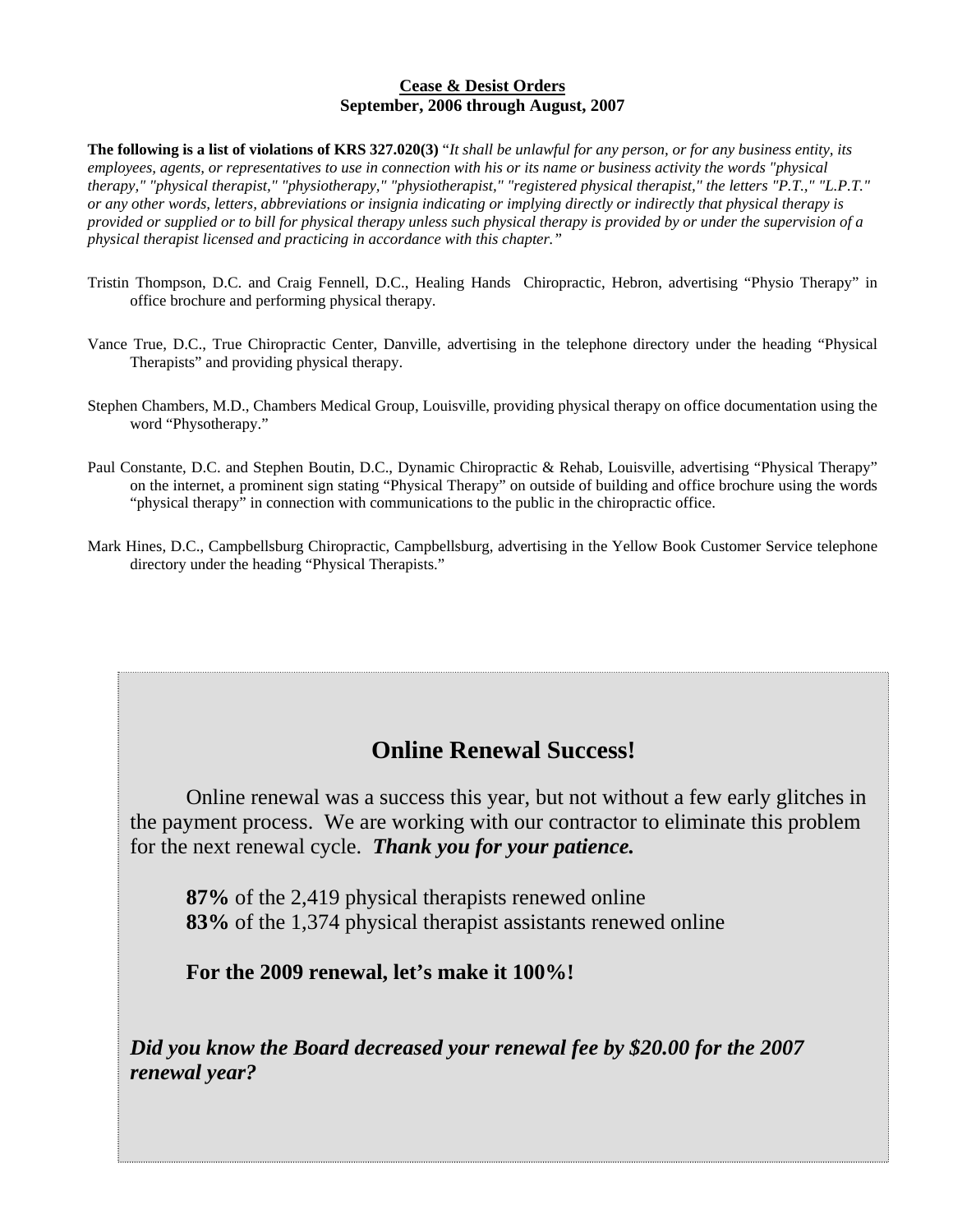The following licensees/certificants did not renew their Kentucky credential and are lapsed effective March 31, 2007. In order to practice physical therapy in Kentucky, their credential must be reinstated according to 201 KAR 22:040.

#### **Physical Therapists**

PT-002601 Sheri L. Adams PT-004391 James David Allred PT-003059 Helen Joyce Anderson PT-005031 Lorien E. Appman PT-000486 Mary R. Armstrong PT-004919 Sukumar Arumugam PT-002080 Preston Madden Ausbrook PT-003573 Jodi Ann Baier PT-003958 Rachel Ann Bailey PT-004193 Patrick C. Baldwin PT-003701 Agnes D. Banez PT-003124 Manuelito N. Barrozo PT-003148 Barbara Ann Beach PT-004806 Katie Leigh Beaton PT-004049 Mindi L. Bell PT-005010 Sarah R. Bell PT-004683 Crystal G. Bellomy PT-005003 Kristi M. Bennett PT-004828 Angela S. Benson PT-004284 Cheryl D. Boenig PT-004996 Patrick A. Bollinger PT-003995 Jennifer Noel Boston PT-004378 Paul D. Boys PT-003440 John Luke Breitenbach PT-003840 Kimberly E. Broughton PT-003583 Duane Ronald Brus PT-003042 Julie Beth Buchanan PT-001046 Karen S. Buehlman PT-003694 Julie Anne Burghart PT-004444 Stephen Eugene Campbell PT-003892 Brandi Doyle Cannon PT-004708 Leigh Ann Cannon PT-003905 Loriann Canty PT-004921 Jerline Carey PT-003403 Grant Jason Carson PT-004728 Christine M. Cass PT-002241 Sandra K. Chandler PT-004304 Candace A. Chaney PT-003899 William Martin Chaney PT-004592 Peter A. Chrisco PT-004844 Maranda Clark PT-004700 Shelda Kay Cline PT-003730 Jennifer Purcell Connally PT-003904 Angela S. Cook PT-003810 Christopher S. Cook PT-003182 Kevin Edward Coriell PT-003539 Cheryl J. Cornelius PT-000271 Donald C. Courtial PT-001547 Veerle D. Cox PT-001401 Joyce E. Crum PT-002891 Carol Jane Cunningham PT-002050 Mitchell A. Curd PT-004065 Kyle Albert Danemayer PT-004937 Carah Dawe PT-004530 Christina Day PT-004643 Bethany Day PT-004642 Joseph M. Day PT-001542 Edith DeCraene PT-004198 Aimee Christine DeForest PT-004475 Shannon B. Devany PT-000221 Sheryl L. Dickerson PT-003667 Rebecca N. Dickinson PT-002758 Jennifer Elizabeth Dobkin PT-000245 Robert H. Dombek PT-004145 Suzanne E. Dorma PT-004314 Farrah R. Duncan PT-002836 Michelle L. Duncan PT-004180 Gessy St-Jean Duncan

PT-004941 Laurel T. Dunham PT-003323 Kyla Louise Dunlavey PT-002053 Annette M. DuPont PT-004468 Christina D. Eaches PT-004573 Kristen L. Earl PT-003067 Korie Leigh Edlin PT-001628 Sarah R. Falk PT-002430 Shadi K. Farhadi PT-000154 Ruth E. Farmer PT-004449 Kara L. Farris PT-003405 James Terence Favere PT-004382 Trena Fichter PT-002702 Michael P. Fiedler PT-001676 Susan Elizabeth Fischer PT-004846 Sarah M. Flint PT-004060 Kelly Lynn Flowers PT-004327 Tanya Michelle Franco PT-000223 Sandra L. Franklin PT-004558 Bethany McKinney Froboese PT-000526 Janie Hall Futrell PT-001823 Kathleen B. Gapsis PT-004189 Petrina A. Garritano PT-000214 Judith George PT-004639 Tara Gibson PT-002347 Jacqueline Gilliam PT-003356 Lori Ann Glass PT-003287 Amy Whitley Gray PT-005035 Tiffany T. Grayson PT-004232 Suzanne J. Greenwalt PT-003210 Scarlett O'Neil Haley PT-004609 Margaret Hall PT-002403 Eden C. Hamilton PT-004419 Amber Brooks Harlow PT-004709 Mary J. Harrington PT-000211 Rita Harter PT-001461 Barbara G. Hauser PT-000514 June E. Haverland PT-004725 Natalie A. Heberlie PT-002150 Kerri L. Heidemann PT-000748 Teresa E. Heltsley PT-001612 Cathy Jo Hemmerich PT-000669 Carol S. Henson PT-000374 Linda Hill PT-003744 Laura Whitney Hoagland PT-002846 David Evans Hoskin PT-001607 Lisa Johnson Howard PT-003507 Jason Simeon Howard PT-004238 Brian Joseph Hudak PT-002505 Crystal Dawn Hughes PT-002259 Melinda M. Hunt PT-004087 Carol K. Hunt PT-003045 Traci A. Hutchins PT-003649 Timothy Ryan Ickes PT-001008 Randi M. Incardona PT-002628 Jennifer O'Dean Jenkins PT-000974 David A. Jerabek PT-003420 Scott Richard Jerke PT-004490 Erin Suzanne Jernigan PT-004301 Courtney E. Johnson PT-002244 Sabrina D. Johnson PT-002316 Brian Shawn Jones PT-002405 Stephen O. Jones PT-003748 Kathy Michelle Kammerer PT-004255 Victoria Peterson Kellan PT-004718 Heather R. Kendall PT-002799 Jana W. Kenney PT-004914 Tamara A. Kent PT-000556 Deborah Ann Kern

PT-002481 Timothy David Ketzner PT-004674 Thomas S. Kim PT-005012 Tomoko A. Kim PT-004032 Staci Kirker PT-004713 Sigrid Kluender PT-000517 Gary Knight PT-003996 Martin Daniel Koehler PT-004311 Jessica J. Kotsko PT-000095 Russell R. Kreider PT-003999 Bryan Don Krueger PT-003712 Bradley Charles Kruer PT-004099 Barbara A. Kutynsky PT-000277 Rita E. Ladd PT-001084 Mary Cooper Lair PT-002440 David B. Lair PT-004779 Lori L. Lang PT-000011 Donald H. Lange PT-004845 Natalie Laraba PT-001290 Mary Jo Laurin PT-004702 Melissa Lemons PT-003479 Maria Lindstrom PT-002642 Lori Ann Linville-Petrik PT-000680 Roger W. Long PT-004696 Ellen M. Lorentz PT-004878 Leah C. Loyd PT-004621 Mary M. Lucas PT-004338 Jann R. Lyles PT-003700 Jonathan T. Magpantay PT-000165 Margaret Mahurin PT-000172 Ann W. Maliszewski PT-004143 Robert A. Maly PT-003695 Lendel A. Maniquiz PT-004682 Brenda L. Marcum PT-002690 Arlene P. Mariano PT-004596 Jennifer Martin PT-004375 Pamela Ann Matchett PT-000469 Martha D. Mayland PT-001003 Robin Goldsmith Mays PT-000113 Richard V. McDougall PT-002190 Jennifer Ann McGuirk PT-003663 Robert Stanley McLagan PT-001470 Amy Louise McLurkin PT-000378 Patricia G. McMinn PT-004870 Anna Elizabeth Means PT-002947 Lesley Kay Meeks PT-000507 Susan D. Menard PT-000736 Billie Jane Mielcarek PT-004598 Timothy C. Miller PT-004117 Clarence Allen Miller PT-002732 David L. Miller PT-004883 Leslie A. Milligan PT-004669 Alison Marie Milligan PT-004010 Shannon B. Milliner PT-001097 Howard T. Mills , Jr. PT-004068 Jeffrey David Mischnick PT-004386 Bryce M. Mitchell PT-004783 Anitha Mohan PT-004866 Richard R. Moravec PT-000334 Willa Rose Mullins PT-003890 Anne Roling Murawski PT-001192 Catherine Murphy-Rau PT-000623 Wanda Murrie PT-004729 Natalie E. Nelson PT-003620 Elly Michelle Nelson PT-004262 Tania M. Niclas PT-004257 Earl D. Nolan , III PT-004880 Christopher M. Northcutt PT-004523 J. Whitney Ochsner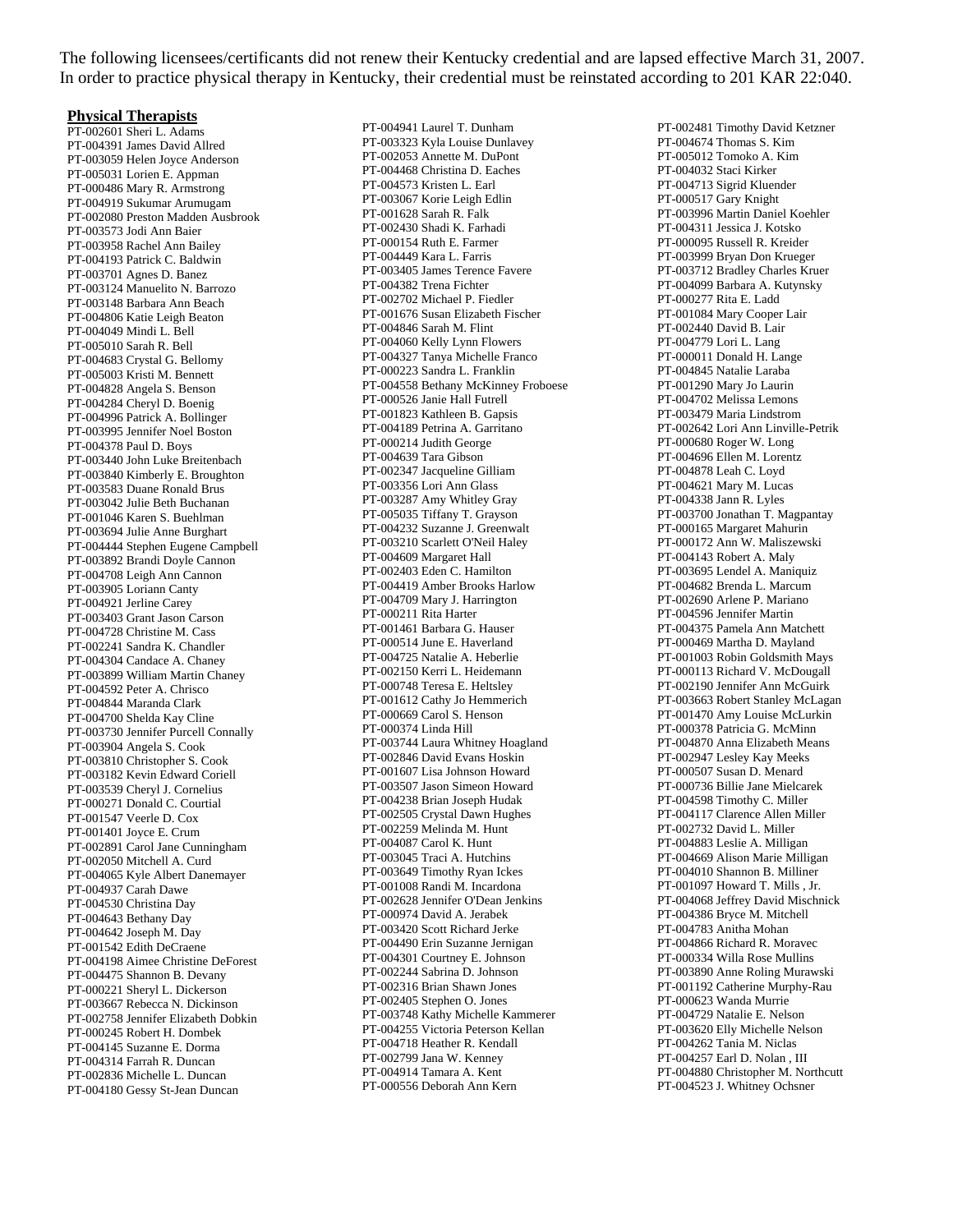PT-002084 Lynn Olson PT-002174 Barbara S. Oremland PT-003135 Ellen Weigel Pape PT-001728 Carol A. Parks PT-004760 Heather L. Parrish PT-004178 Seema J. Patel PT-002192 Kirsten A. Patton PT-003864 Van Tuong Pham PT-001598 Susan Martin Pierson PT-002004 Ettore Pittore PT-004560 Jill Pokaski PT-003373 Cary Brent Powell PT-005022 David Shane Prather PT-000780 Melinda Prunty PT-003914 Whitney Quiambao PT-003445 Nancy Ellen Quick PT-002098 Steven W. Rau PT-004283 Jody Raugh PT-001555 Nerissa I. Relampagos PT-002126 Makaindig R. Relampagos PT-004273 Rebecca S. Rice PT-004253 Sheila I. Ritchey PT-004385 Ellen Beebe Ritter PT-004459 Cynthia Lee Roberts PT-003294 James Richard Roe PT-002186 Dena Leigh Rogers PT-002685 Janet Catherine Rosenhoffer PT-002228 Jenifer Taylor Roution PT-001303 Vickie O. Russell PT-002645 Vickie L. Rutledge PT-004546 Daphne Ryan PT-004208 Tiffeny D. Saleem PT-004506 Kelly Jo Salyer PT-004907 Jocelyn M. Sanders PT-001554 Malton A. Schexneider PT-001696 Nanette M. Schmidt PT-003856 Karen Lee Schraffenberger PT-004780 Edward L. Scott PT-000290 Samuel Scruggs PT-004999 Robert B. Shields PT-000509 Wesley J. Shumate PT-002189 Teresa A. Sidebottom PT-004096 Sarah Jones Signall PT-001940 L. Kelly Simms PT-004085 Kenneth C. Smith PT-000436 Jo Smith PT-001257 Melanie Smith-Alexander PT-004476 Kimberly S. Snyder PT-004638 Kylene A. Spalding PT-001417 Kelly O'Neal Spradlin PT-004030 Carleen Renee Stauss PT-004936 Kathy Stegle PT-002358 Maureen A. Steiner PT-001280 Sue Ann Steinmetz PT-002498 Gary Wayne Stevens , II PT-003988 Michael Garth Stevens PT-004968 Samantha Bell Stith PT-003087 Jodi Lee Stone PT-003689 Shawn Christopher Sullivan PT-001640 Catherine L. Sullivan PT-001241 Mark S. Taylor PT-004423 Carol L. Taylor PT-001376 Thomas L. Teagle , Jr. PT-004750 Sarah Thompson PT-003638 Mary Anne Tinguely PT-002892 Carolyn Stechschulte Trauth PT-003231 Shelley C Travis PT-004640 Alecia T. Umberger PT-001426 Ladonna J. Valier PT-004768 Brigit C. Venters PT-004807 Anthony Q. Walker PT-004416 Dana S. Warmouth

PT-003163 Elizabeth Easterwood Weldon PT-001164 Martha Marie Wessinger PT-000937 Cindy West PT-004195 Molly C. Williams PT-003605 John Masters Williams , II PT-004875 Lindsey D. Wilson PT-004571 Valerie Letrice Wilson PT-004912 Jessica L. Wooten PT-001142 R. Stewart Young PT-004932 Andrew Zahra

#### **Physical Therapist Assistants**

PTA-A00462 Terri Jo Absher PTA-A01315 Mohamed Ahmed Ali PTA-A01063 Angela Renee Arnett PTA-A00255 Donald C. Ashley PTA-A01610 Samantha A. Baker PTA-A00619 Angelia Lynn Barnes PTA-A02088 Heather Rhanae Barnette PTA-A01509 Patricia L. Barrozo PTA-A01688 Jennifer Lynn Bess PTA-A02158 Jason E. Born PTA-A01550 Melissa Brentlinger PTA-A02048 Kyle Brown PTA-A01752 Charles Kevin Bryant PTA-A00044 Peggy C. Butler PTA-A01843 LaWanda K. Carr PTA-A00192 Melanie Lynn Carter PTA-A02022 Paul J. Chapman PTA-A01887 Kimberly Chapman PTA-A00075 Lisa A. Cheaney PTA-A02033 Bobbi J. Cole PTA-A01681 Jennifer Lyn Coleman PTA-A01787 Barry Sean Collins PTA-A01360 Robert Lee Compton PTA-A01338 Sean Kevin Coverdell PTA-A02118 Krista L. Cribbs PTA-A01898 Destini Dailey PTA-A01819 Andrea N. Davidson PTA-A00816 Terry G. Denham PTA-A00346 Jeffrey A. Dick PTA-A01886 Jessica Ann Edelen PTA-A01666 Kristy Sue Epperson PTA-A01983 Mary Alice Erlewine PTA-A01829 Jaime N. Erwin PTA-A02007 Stephen Dale Eury PTA-A01916 Jason Evans PTA-A00909 Wendy Denise Faulkner PTA-A00098 Renate M. Fish PTA-A01009 Mary Jo Fishwick PTA-A00820 Sharon Dianne Foster PTA-A01901 Amanda G. Gabehart PTA-A00276 Sister Mary Susann Gobber PTA-A02199 Stephanie Grams PTA-A01095 Sandra Kay Greenhill PTA-A01750 Reena Lynn Griffith PTA-A02124 Michael Wayne Haapala PTA-A00853 Kelly Michelle Hall PTA-A00466 Jo Ellen Hammons PTA-A01476 Nicole R. Hampton PTA-A02137 Katrina M. Heck PTA-A01825 Crystal Dawn Hensley PTA-A00301 Forrest Richard Hicks PTA-A00214 Kris Duffy Hirsch PTA-A00047 Trudi Hoekstra PTA-A00982 Ralph David Horn PTA-A00119 Sheila Renee' Jacobs PTA-A01105 Kerri Anne Johnston PTA-A00922 Phillip Royce Jones PTA-A01910 Kris Kapphahn-Leahy PTA-A01767 Melissa Suzanne Keck

PTA-A01047 Paula K. Kessinger PTA-A01097 Johnnie Lynn Knowles PTA-A01135 Mary Eileen Leffew PTA-A00280 Sharilee J. Lock PTA-A02024 Carol Jane Luther PTA-A00886 Mohammed Z. Mahmood PTA-A01175 Tammy E. McDougal PTA-A01730 Christopher John McNeely PTA-A00559 Linda J. McNeely PTA-A00208 Kathleen M. Merz PTA-A01131 Lori Ann Miles PTA-A01001 Kurtis Lorenzo Miller PTA-A01584 Raymond Ault Miller PTA-A02229 Dawn M. Millner PTA-A01860 Kelly J. Moos PTA-A00429 Cassandra Smith Morgan PTA-A00962 Julie Warner Muck PTA-A02001 Amy L. Myers PTA-A02122 Kelli Noe PTA-A02197 Heather Parsons PTA-A00360 Judy Campbell Petrey PTA-A01914 Ellen G. Ragland PTA-A01978 Darren Keith Raleigh PTA-A01765 Chris Readnower PTA-A01075 Barbara Darlene Reinhard PTA-A02101 Nichole Rensing PTA-A01643 Michael L. Rickey PTA-A01791 Louise T. Rikard PTA-A00248 Vickie Lynn Roberts PTA-A01253 Lindsey P. Robertson-Hinton PTA-A00866 Phyllis G. Robinson PTA-A01155 Aaron C. Royster PTA-A02010 Jennifer M Rumple PTA-A01384 John Eric Sandham PTA-A01390 Amy Beth Sato PTA-A02119 Kelley Rhea Schenck PTA-A02150 Natalie Schultz PTA-A02089 Elizabeth Leann Scott PTA-A02086 Michelle Selby PTA-A01194 Kathleen P. Shadburne PTA-A00686 Russell Kevin Shaw PTA-A02105 Alicia Leane Shrewsbury PTA-A00774 Martha L. Slinker PTA-A00274 Julia C. Solak PTA-A02037 Catherine Spalding PTA-A00506 Lori Jo Spradlin PTA-A02187 Kim Sellers Still PTA-A01973 Jeffrey S. Stinnett PTA-A00496 Ellen Ann Sullivan PTA-A02000 Heather Nicole Sybert PTA-A01861 Sherri L. Thompson PTA-A01868 Ramon C. Torres , Jr. PTA-A01703 Heather V. Tyler PTA-A02009 Tina L. Voges PTA-A00877 Linda M. Walling PTA-A01233 Cameron Evan Weldon PTA-A00937 Phillip Duane Wells PTA-A01838 Amanda Jo Wheatley PTA-A02038 Amanda J. Winter PTA-A00056 Katherine H. Yotter PTA-A01967 Jason S. Zeigler